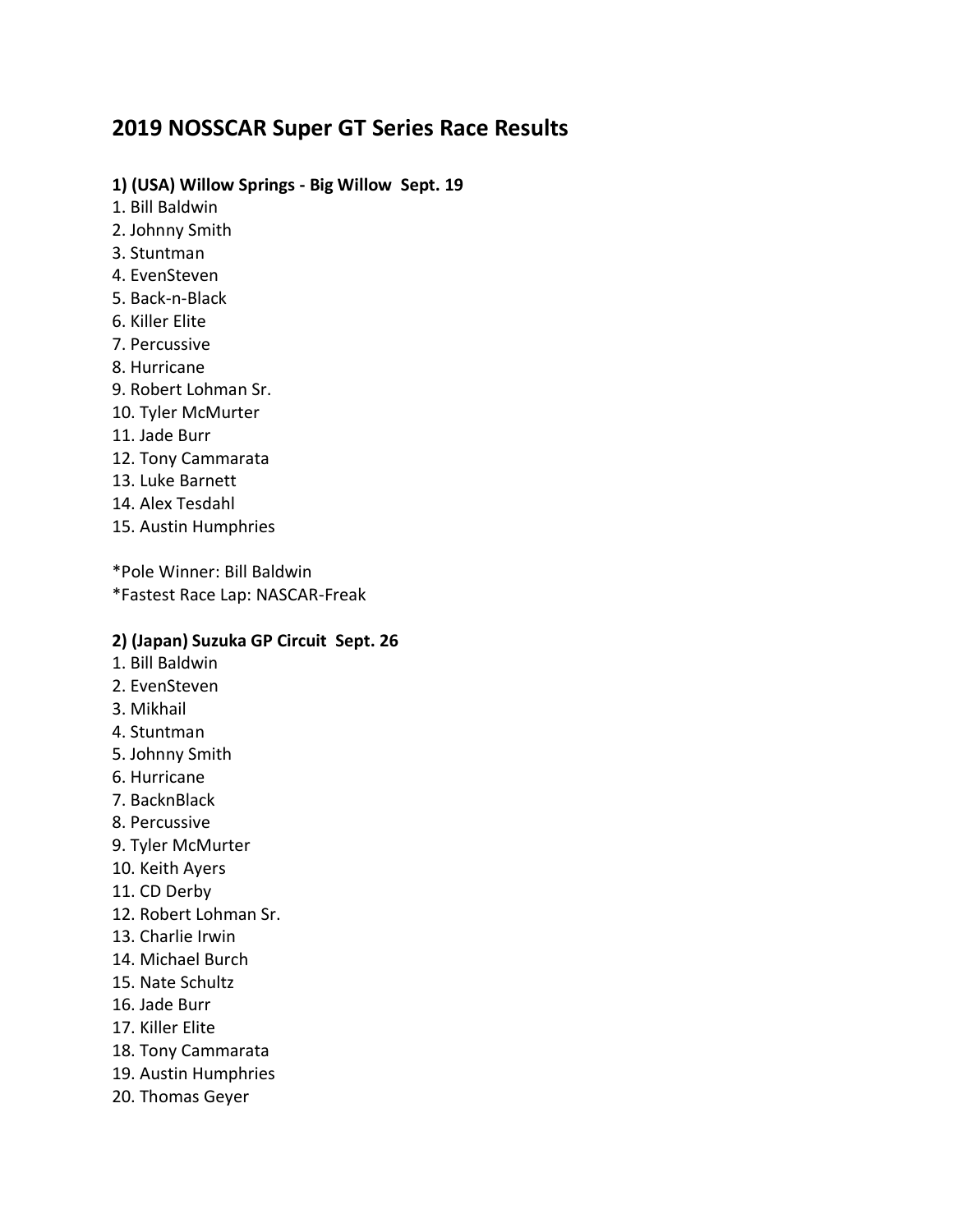\*Pole Winner: EvenSteven \*Fastest Race Lap: Stuntman

### **3) (Japan) Fuji International Speedway Oct. 3**

- 1. Stuntman
- 2. Bill Baldwin
- 3. Abologist
- 4. Back-n-Black
- 5. EvenSteven
- 6. Mikhail
- 7. Johnny Smith
- 8. Hurricane
- 9. Percussive
- 10. Austin Doyle
- 11. Tyler McMurter
- 12. Robert Lohman Sr.
- 13. Nate Schultz
- 14. CD-Derby
- 15. Tony Cammarata
- 16. Austin Humphries
- 17. Killer Elite
- 18. Michael Burch
- \*Pole Winner: EvenSteven
- \*Fastest Race Lap: Stuntman

#### **4) (Italy) Autodrome Lago Maggiore Oct. 10**

- 1. Bill Baldwin
- 2. EvenSteven
- 3. Stuntman
- 4. Johnny Smith
- 5. BacknBlack
- 6. Austin Humphries
- 7. Hurricane
- 8. Tyler McMurter
- 9. Percussive
- 10. Robert Lohman Sr.
- 11. Player-One
- 12. Keith Ayers
- 13. Charlie Irwin
- 14. CD-Derby
- 15. Jade Burr
- 16. Thomas Geyer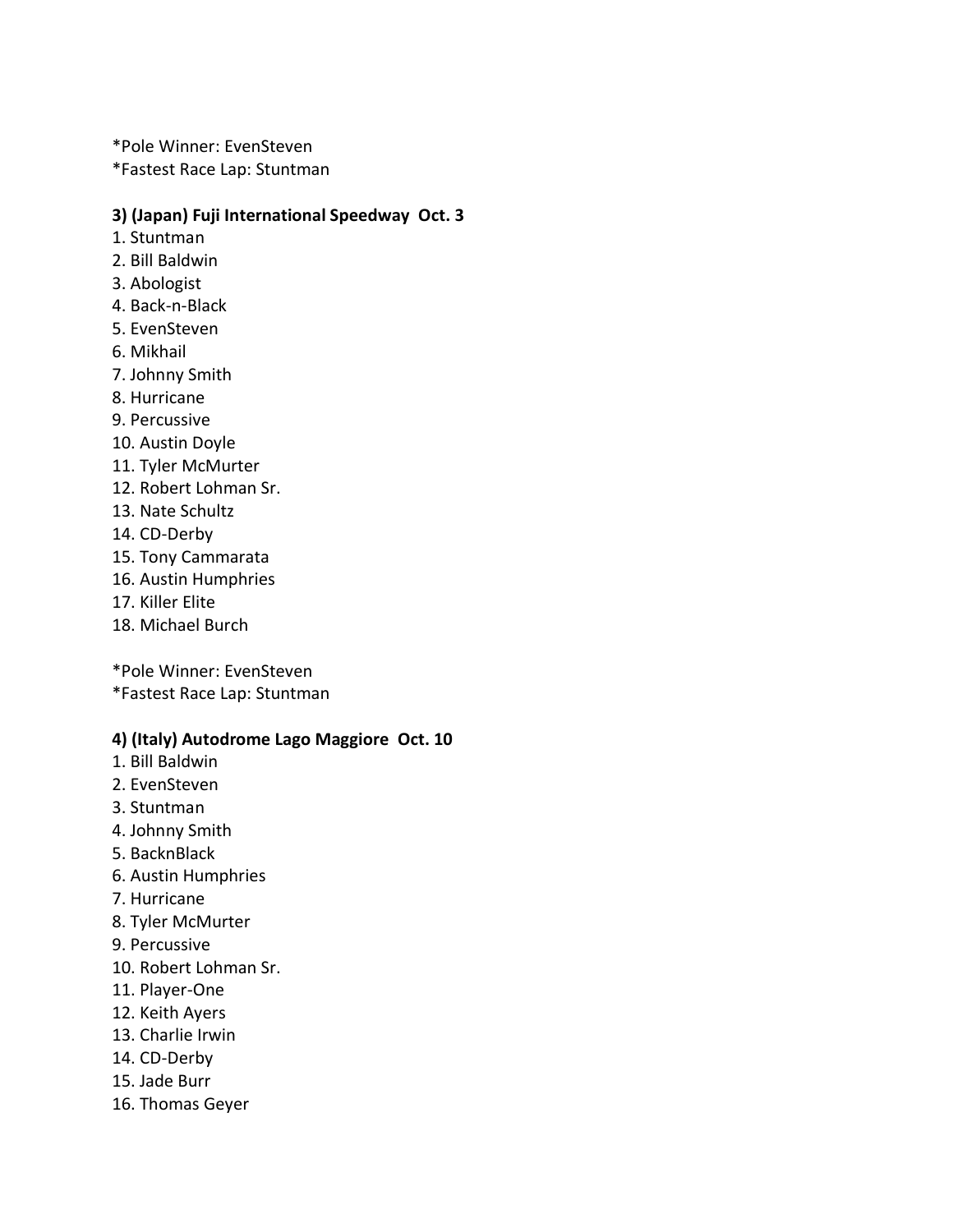\*Pole Winner: EvenSteven

\*Fastest Race Lap: Stuntman

### **5) (Italy) Autodrome Nationale Monza Oct. 17**

- 1. EvenSteven
- 2. Bill Baldwin
- 3. Back-n-Black
- 4. Tyler McMurter
- 5. Johnny Smith
- 6. Stuntman
- 7. Mikhail
- 8. Hurricane
- 9. Pacman
- 10. Keith Ayers
- 11. Percussive
- 12. Robert Lohman Sr.
- 13. Player-One
- 14. CD-Derby
- 15. Darkness
- 16. Charlie Irwin

\*Pole Winner: EvenSteven \*Fastest Race Lap: EvenSteven

## **6) (UK) Brands Hatch GP Circuit Oct. 24**

- 1. EvenSteven
- 2. Bill Baldwin
- 3. Stuntman
- 4. Tyler McMurter
- 5. Pacman
- 6. Johnny Smith
- 7. Hurricane
- 8. Back-n-Black
- 9. Austin Humphries
- 10. Keith Ayers
- 11. CD-Derby
- 12. Robert Lohman Sr.
- 13. Percussive
- 14. Darkness

\*Pole Winner: EvenSteven

\*Fastest Race Lap: Stuntman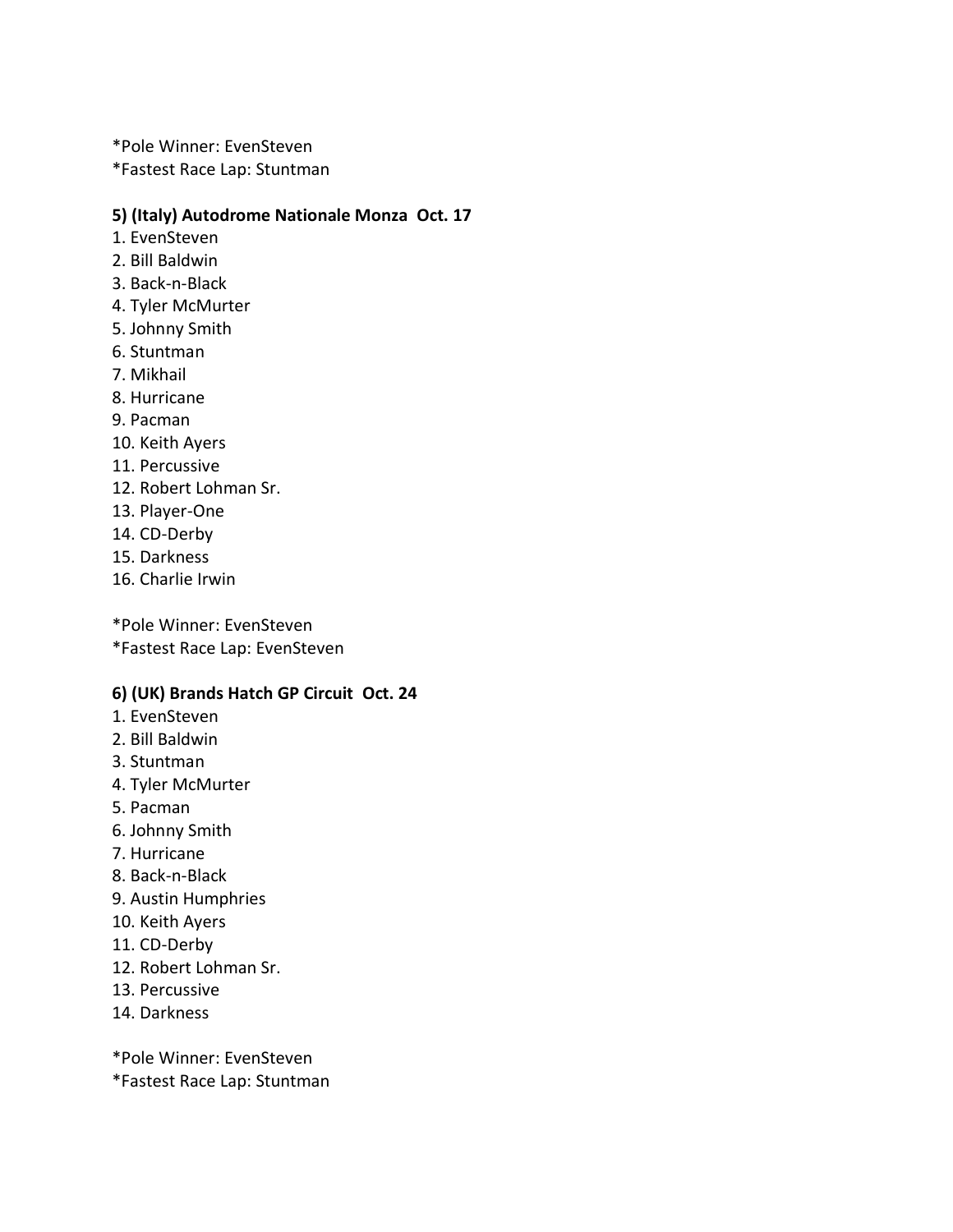### **7) (Germany) Nurburgring GP Oct. 31**

- 1. Bill Baldwin
- 2. EvenSteven
- 3. Stuntman
- 4. Johnny Smith
- 5. Back-n-Black
- 6. Austin Humphries
- 7. Pacman
- 8. Percussive
- 9. Tyler McMurter
- 10. Hurricane
- 11. Robert Lohman Sr.
- 12. I-Own-U
- 13. CD-Derby
- 14. Keith Ayers
- 15. Darkness
- 16. Mikhail

\*Pole Winner: Stuntman

\*Fastest Race Lap: Stuntman

### **8) (Austria) Red Bull Ring Nov. 7**

- 1. EvenSteven
- 2. Stuntman
- 3. Back-n-Black
- 4. Pacman
- 5. Keith Ayers
- 6. Bill Baldwin
- 7. Hurricane
- 8. Robert Lohman Sr.
- 9. Tony Cammarata
- 10. Johnny Smith
- 11. Tyler McMurter
- 12. Mikhail
- 13. Percussive

\*Pole Winner: EvenSteven \*Fastest Race Lap: EvenSteven

### **9) (Australia) Mount Panorama Nov. 14**

- 1. EvenSteven
- 2. Bill Baldwin
- 3. Johnny Smith
- 4. Pacman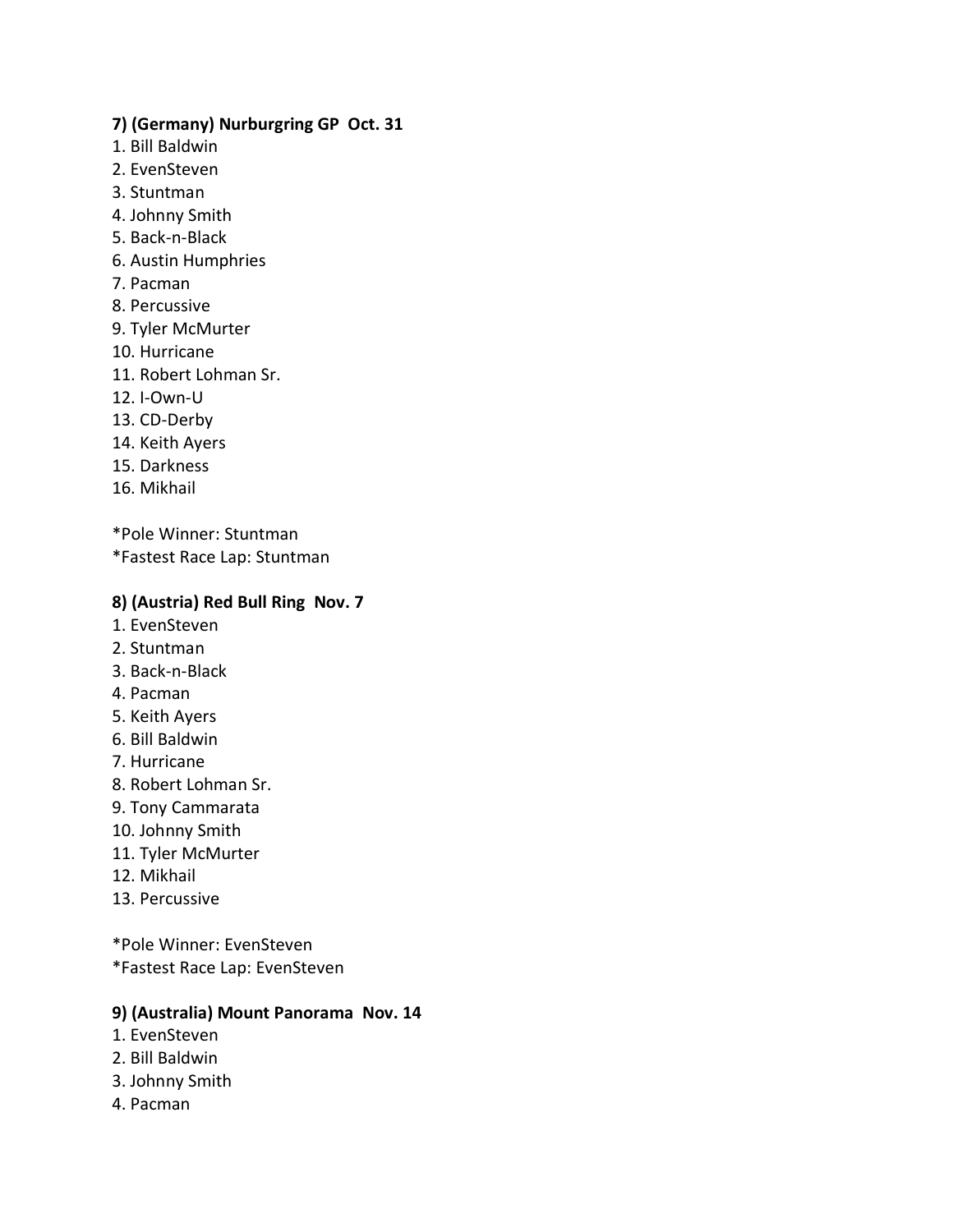- 5. BacknBlack
- 6. Tyler McMurter
- 7. Hurricane
- 8. Percussive
- 9. Keith Ayers
- 10. Robert Lohman Sr.
- 11. Stuntman

\*Pole Winner: EvenSteven

\*Fastest Race Lap: EvenSteven

### **10) (France) Circuit de Spa-Francorchamps Nov. 21**

- 1. EvenSteven
- 2. Bill Baldwin
- 3. Tyler McMurter
- 4. Johnny Smith
- 5. Back-n-Black
- 6. Pacman
- 7. Hurricane
- 8. Percussive
- 9. Krimson Nightfall
- 10. Caleb Lopez
- 11. Anthony Tripi
- 12. Robert Lohman Sr.
- 13. Stuntman
- 14. Austin Humphries

\*Pole Winner: EvenSteven

\*Fastest Race Lap: Bill Baldwin

### **11) (Germany) Nurburgring Endurance Nov. 28**

- 1. Stuntman
- 2. EvenSteven
- 3. Johnny Smith
- 4. Bill baldwin
- 5. Pacman
- 6. Austin Humphries
- 7. Hurricane
- 8. Percussive
- 9. Back-n-Black
- 10. Tyler McMurter
- 11. Jeffery Robinson Jr.
- 12. Anthony Tripi
- 13. Robert Lohman Sr.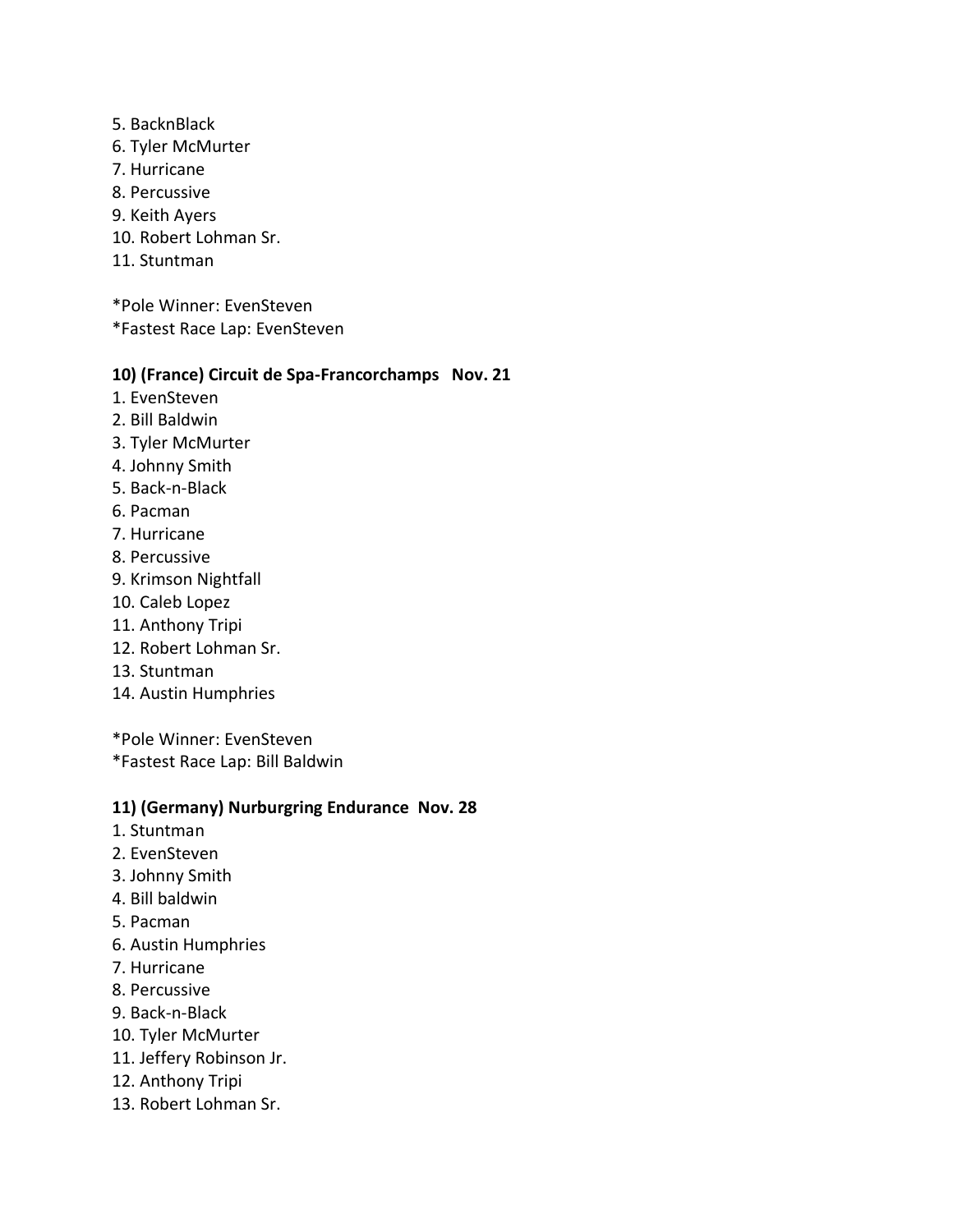### 14. Krimson Nightfall

\*Pole Winner: EvenSteven

\*Fastest Race Lap: Stuntman

### **12) (Japan) Kyoto Driving Park - Y+M Dec. 5**

- 1. Bill Baldwin
- 2. Back-n-Black
- 3. J.R.B.
- 4. Pacman
- 5. Johnny Smith
- 6. EvenSteven
- 7. Tyler McMurter
- 8. Hurricane
- 9. Percussive
- 10. Krimson Nightfall
- 11. Caleb Lopez
- 12. Jeffery Robinson Jr.
- 13. Rob Oglesby
- 14. Stuntman
- 15. Robert Lohman Sr.

\*Pole Winner: EvenSteven \*Fastest Race Lap: Pacman

### **13) (Spain) Circuit de Barcelona-Catalunya Dec. 19**

- 1. Bill Baldwin
- 2. Johnny Smith
- 3. Stuntman
- 4. Tyler McMurter
- 5. EvenSteven
- 6. Back-n-Black
- 7. Pacman
- 8. Hurricane
- 9. Percussive
- 10. Krimson Nightfall
- 11. Caleb Lopez
- 12. CD-Derby
- 13. Keith Ayers
- 14. Robert Lohman Sr.
- 15. Anthony Tripi

\*Pole Winner: EvenSteven

\*Fastest Race Lap: Stuntman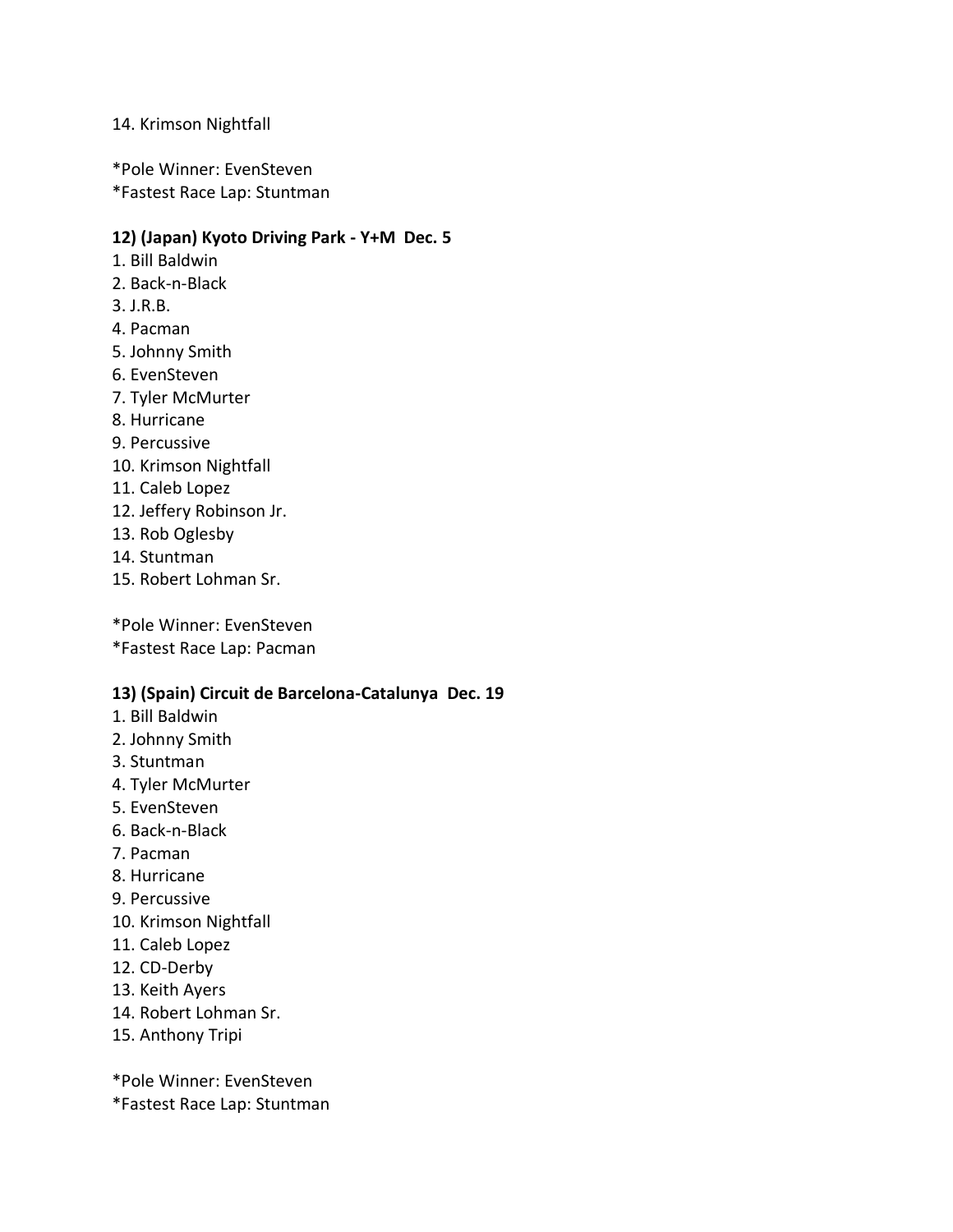### **14) (Brazil) Autodromo de Interlagos Jan. 9, 2020**

- 1. Bill Baldwin
- 2. Back-n-Black
- 3. Johnny Smith
- 4. Pacman
- 5. EvenSteven
- 6. Austin Humphries
- 7. Tyler McMurter
- 8. Hurricane
- 9. Percussive
- 10. Krimson Knightfall
- 11. Keith Ayers
- 12. Nate Schultz
- 13. Robert Lohman Sr.
- 14. Tony Cammarata

\*Pole Winner: Bill Baldwin

\*Fastest Race Lap: Bill Baldwin

### **15) Le Mans Jan. 16, 2020**

- 1. EvenSteven
- 2. Tyler McMurter
- 3. Bill Baldwin
- 4. Johnny Smith
- 5. Pacman
- 6. Back-in-Black
- 7. Keith Ayers
- 8. Hurricane
- 9. Krimson Knightfall
- 10. Percussive
- 11. Mountainear
- 12. Caleb Lopez
- 13. Robert Lohman Sr.
- 14. Anthony Tripi

\*Pole Winner: EvenSteven \*Fastest Race Lap: EvenSteven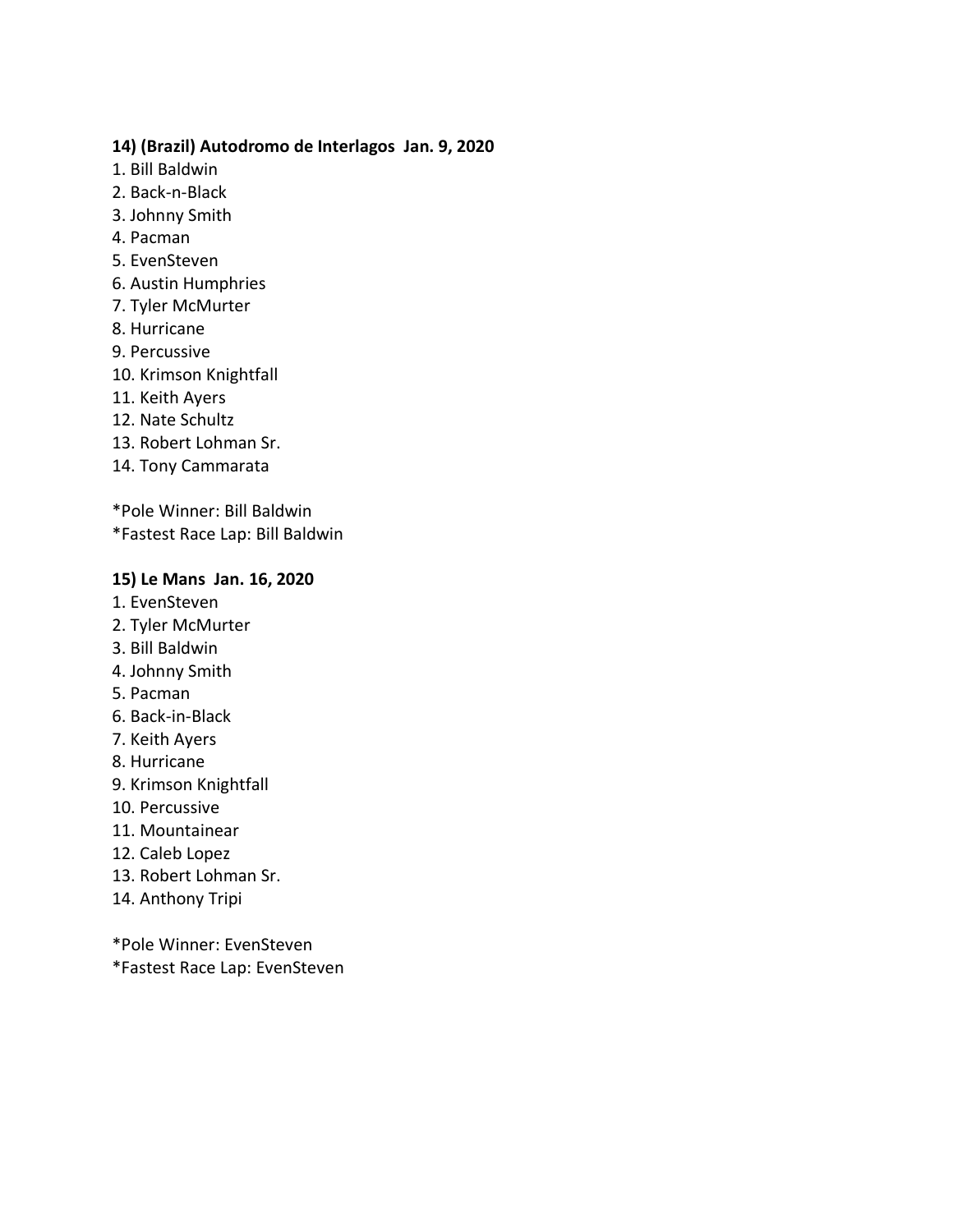# **2019 NOSSCAR Super GT Series Final Standings**

1. Bill Baldwin: 343 pts \*7 wins **\*CHAMPION** 2. EvenSteven: 339 pts \*6 wins 3. Johnny Smith: 271 pts (R) **\*ROTY** 4. Back-n-Black: 271 pts (R) 5. Stuntman: 242 pts \*2 wins 6. Tyler McMurter: 228 pts (R) 7. Hurricane: 216 pts 8. Percussive: 191 pts 9. Pacman: 183 pts (R) 10. Robert Lohman Sr: 154 pts (R) 11. Keith Ayers: 119 pts 12. Austin Humphries: 112 pts 13. Krimson Nightfall: 79 pts (R) 14. Mikhail: 67 pts 15. CD Derby: 65 pts (R) 16. Caleb Lopez: 44 pts (R) 17. Tony Cammarata: 41 pts (R) 18. Anthony Tripi: 36 pts (R) 19. Nate Schultz: 26 pts (R) 20. Killer Elite: 26 pts (R) 21. Jade Burr: 24 pts (R) 22. Charlie Irwin: 24 pts (R) 23. Darkness: 22 pts (R) 24. Jeffery Robinson Jr: 21 pts (R) 25. Abologist: 20 pts (R) 26. Player-One: 20 pts (R) 27. J.R.B.: 20 pts 28. Austin Doyle: 12 pts (R) 29. Michael Burch: 12 pts (R) 30. I-Own-U: 10 pts (R) 31. Luke Barnett: 9 pts (R) 32. Rob Oglesby: 9 pts (R) 33. Alex Tesdahl: 8 pts (R) 34. Thomas Geyer: 8 pts

# **2020 NOSSCAR Super GT Series Race Results**

### **1) WeatherTech Laguna Seca Dec. 10**

- 1. Bill Baldwin
- 2. J.R.B.
- 3. Pacman
- 4. Tyler McMurter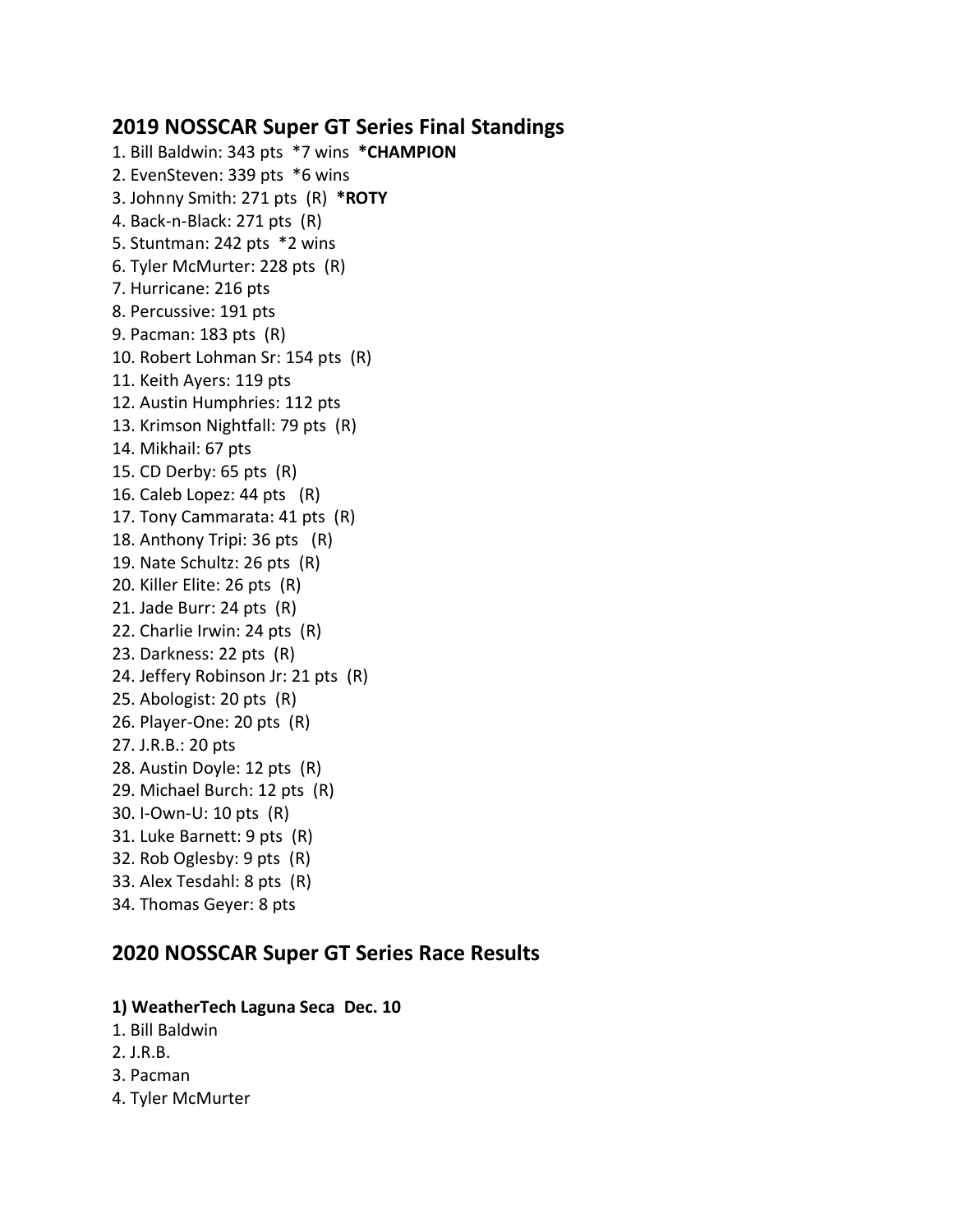- 5. Jeffery Robinson Jr.
- 6. Cameron Norton
- 7. Robert Lohman Sr.
- 8. Jason Dorau
- 9. Alex Tesdahl
- 10. Dylan Foster
- 11. Fran Marche
- 12. SoS Ray Ray

\*Pole Winner: Bill Baldwin \*Fastest Race Lap: Bill Baldwin

### **2) Fuji International Speedway Dec. 10**

- 1. Pacman
- 2. Bill Baldwin
- 3. J.R.B.
- 4. Tyler McMurter
- 5. Jeffery Robinson Jr.
- 6. Fran Marche
- 7. OneLoadedBanana
- 8. Cameron Norton
- 9. Robert Lohman Sr.
- 10. Jason Dorau
- 11. Alex Tesdahl
- 12. Bug-Boo
- 13. J. Nutt
- 14. SLAT-Gang
- 15. Sos RayRay
- 16. Buzzard
- 17. Yng\_Dede
- 18. DOGLS-B-52

\*Pole Winner: Bill Baldwin \*Fastest Race Lap: Bill Baldwin

### **3) Circuit de Barcelona-Catalunya Dec. 10**

- 1. Bill Baldwin
- 2. Pacman
- 3. Tyler McMurter
- 4. J.R.B.
- 5. Formula1gamer12
- 6. OneLoadedBanana
- 7. Jeffery Robinson Jr.
- 8. Cameron Norton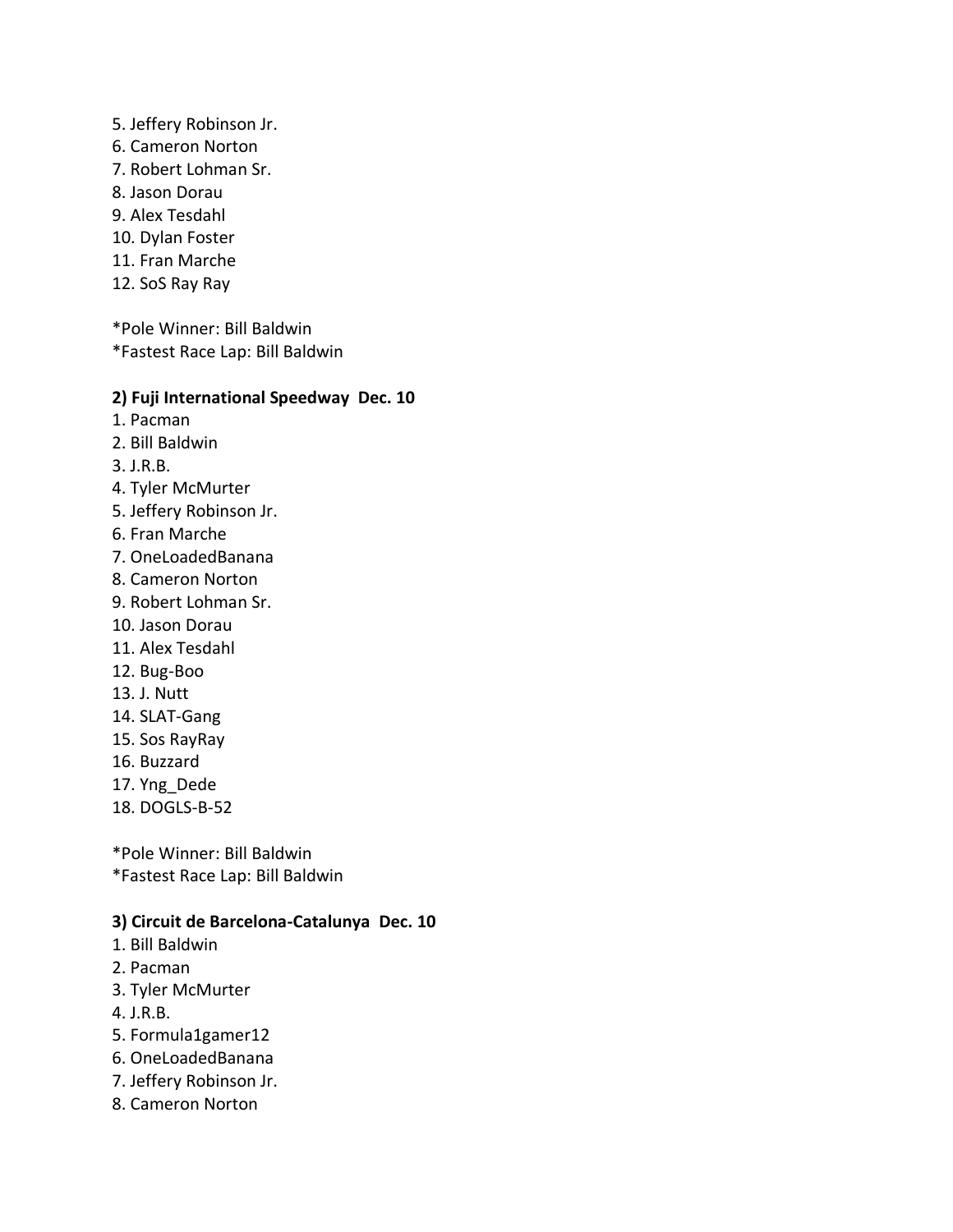- 9. Alex Tesdahl
- 10. Jason Dorau
- 11. Robert Lohman Sr.
- 12. Vigil-Mind
- 13. Trevor Kidd
- 14. Fran Marche
- 15. Bug-Boo

\*Pole Winner: Bill Baldwin

\*Fastest Race Lap: Pacman

### **4) Autodrome Lago Maggiore Dec. 10**

- 1. Bill Baldwin
- 2. Tyler McMurter
- 3. Pacman
- 4. Formula1gamer12
- 5. J.R.B.
- 6. OneLoadedBanana
- 7. Jeffery Robinson Jr.
- 8. Robert Lohman Sr.
- 9. Alex Tesdahl
- 10. Jason Dorau
- 11. MCM
- 12. Vigil-Mind
- 13. Diego Bonilla

\*Pole Winner: Bill Baldwin

\*Fastest Race Lap: Bill Baldwin

### **5) Autodrome Nationale Monza Dec. 17**

- 1. Tyler McMurter
- 2. Pacman
- 3. Bill Baldwin
- 4. FlyerFanatic
- 5. Jeffery Robinson Jr.
- 6. J.R.B.
- 7. Chris Ryan
- 8. Robert Lohman Sr.
- 9. End-Silver
- 10. T.S. Williams
- 11. Lundi

\*Pole Winner: Tyler McMurter

\*Fastest Lap: Tyler McMurter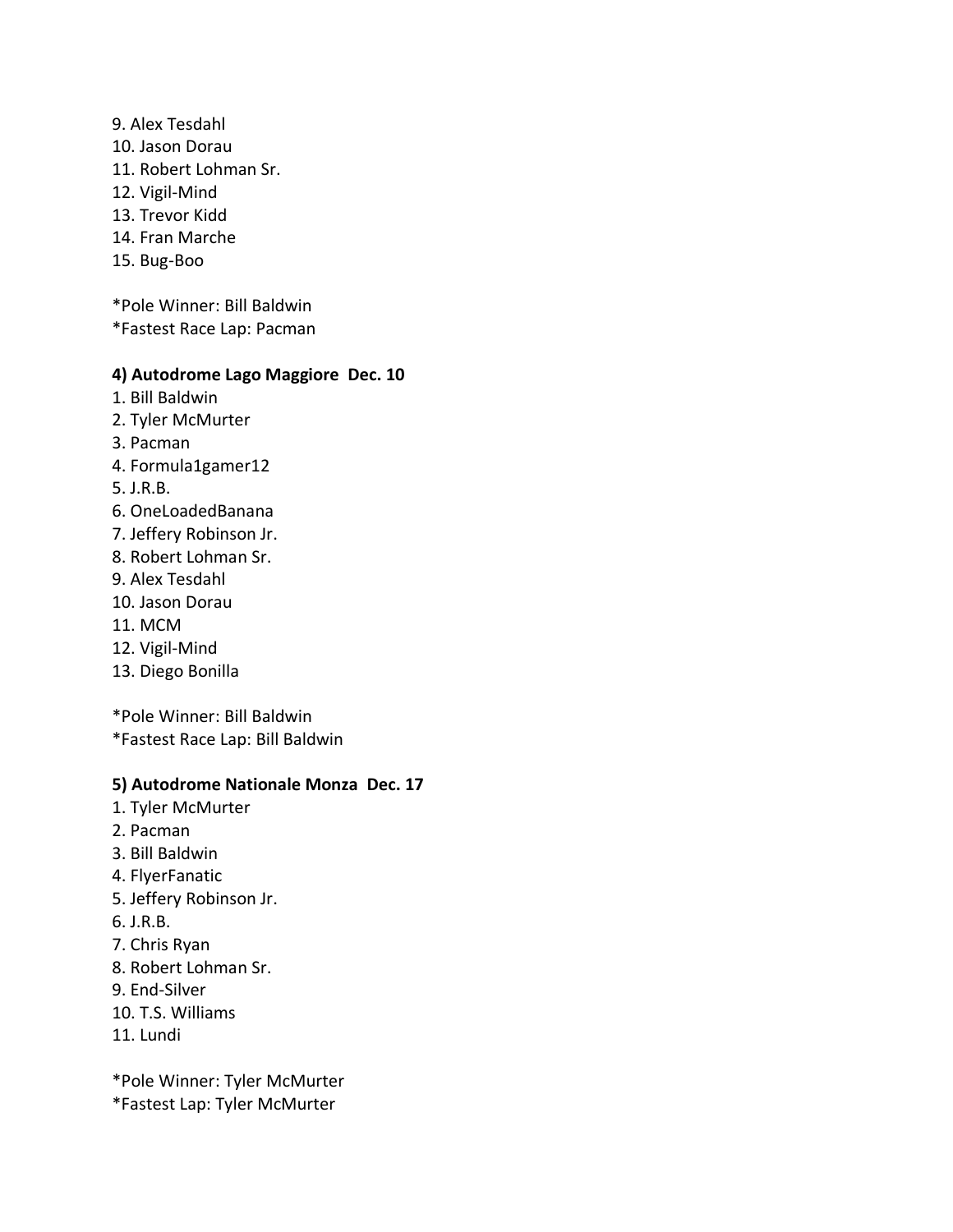### **6) Sardegna Dec. 17**

- 1. J.R.B.
- 2. Pacman
- 3. FlyerFanatic
- 4. Bill Baldwin
- 5. Tyler McMurter
- 6. Jeffery Robinson Jr.
- 7. Jessie Carlson
- 8. Luciano Luck GTC
- 9. Vince
- 10. Robert Lohman Sr.
- 11. Michael Sham
- 12. OneLoadedBanana
- 13. Mazaroski
- 14. Ezio
- 15. Tincho

\*Pole Winner: J.R.B. \*Fastest Race Lap: J.R.B.

## **7) Nurburgring GP Dec. 17**

- 1. Bill Baldwin
- 2. Jessie Carlson
- 3. Pacman
- 4. J.R.B.
- 5. Tyler McMurter
- 6. Jeffery Robinson Jr.
- 7. Robert Lohman Sr.
- 8. Luciano Luck GTC
- 9. Woot-Shy
- 10. RticWolf

\*Pole Winner: Pacman \*Fastest Race Lap: Bill Baldwin

## **8) Spa de Franchorchamps Dec. 17**

- 1. Tyler McMurter
- 2. Bill Baldwin
- 3. Pacman
- 4. Jessie Carlson
- 5. J.R.B.
- 6. Jeffery Robinson Jr.
- 7. Robert Lohman Sr.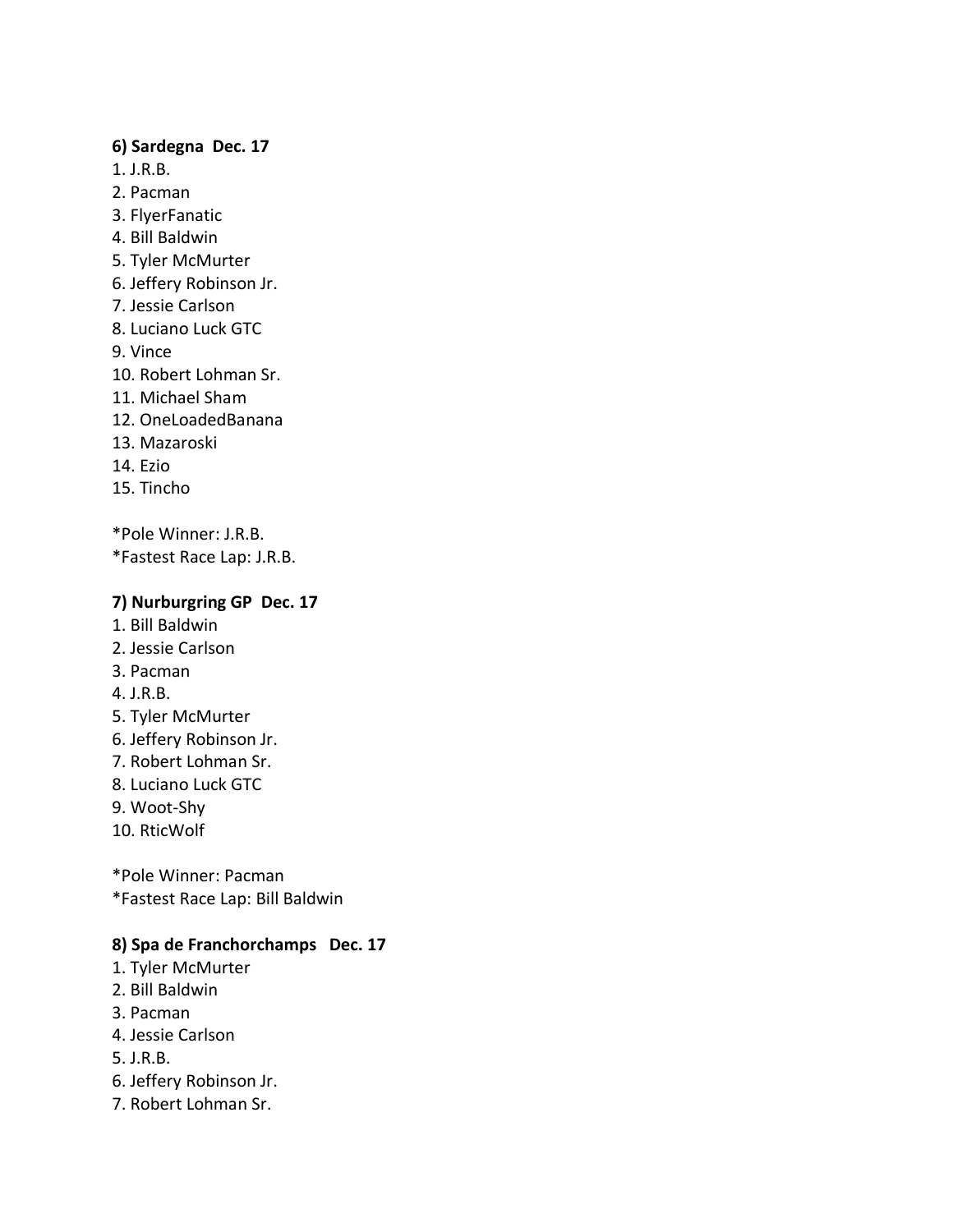8. Woot-Shy 9. Luciano Luck GTC 10. RticWolf

\*Pole Winner: Bill Baldwin \*Fastest Race Lap: Bill Baldwin

## **2020 NOSSCAR Super GT Series Final Standings**

1. (USA) Bill Baldwin: 182 pts \*4 wins **\*CHAMPION** 2. (USA) Pacman: 171 pts \*1 win 3. (CAN) Tyler McMurter: 162 pts \*2 wins 4. (USA) J.R.B.: 153 pts \*1 win **\*ROTY** 5. (USA) Jeffery Robinson Jr.: 129 pts 6. (USA) Robert Lohman Sr.: 109 pts 7. (CAN) OneLoadedBanana: 57 pts 8. (USA) Jessie Carlson: 55 pts 9. (USA) Jason Dorau: 50 pts 10. (USA) Alex Tesdahl: 50 pts 11. (USA) Cameron Norton: 44 pts 12. (BRA) Luciano Luck GTC: 41 pts 13. (USA) FlyerFanatic: 38 pts 14. (ARG) Fran Marche: 35 pts 15. (USA) Formula1Gamer: 35 pts 16. (CAN) Woot-Shy: 27 pts 17. (USA) Rtic-Wolf: 24 pts 18. (NLD) Vigil-Mind: 20 pts 19. (USA) Sos RayRay: 17 pts 20. (USA) Bug-Boo: 17 pts 21. (USA) Chris Ryan: 15 pts 22. (USA) Vince: 13 pts 23. (GBR) End-Silver: 13 pts 24. (CAN) Dylan Foster: 12 pts 25. (USA) T.S. Williams: 12 pts 26. (CAN) MCM: 11 pts 27. (GER) Lundi: 11 pts 28. (USA) Michael Sham: 11 pts 29. (BRA) Mazaroski: 9 pts 30. (USA) J. Nutt: 9 pts 31. (BRA) Diego Bonilla: 9 pts 32. (USA) Trevor Kidd: 9 pts 33. (USA) SLAT-Gang: 8 pts 34. (ARG) Ezio: 8 pts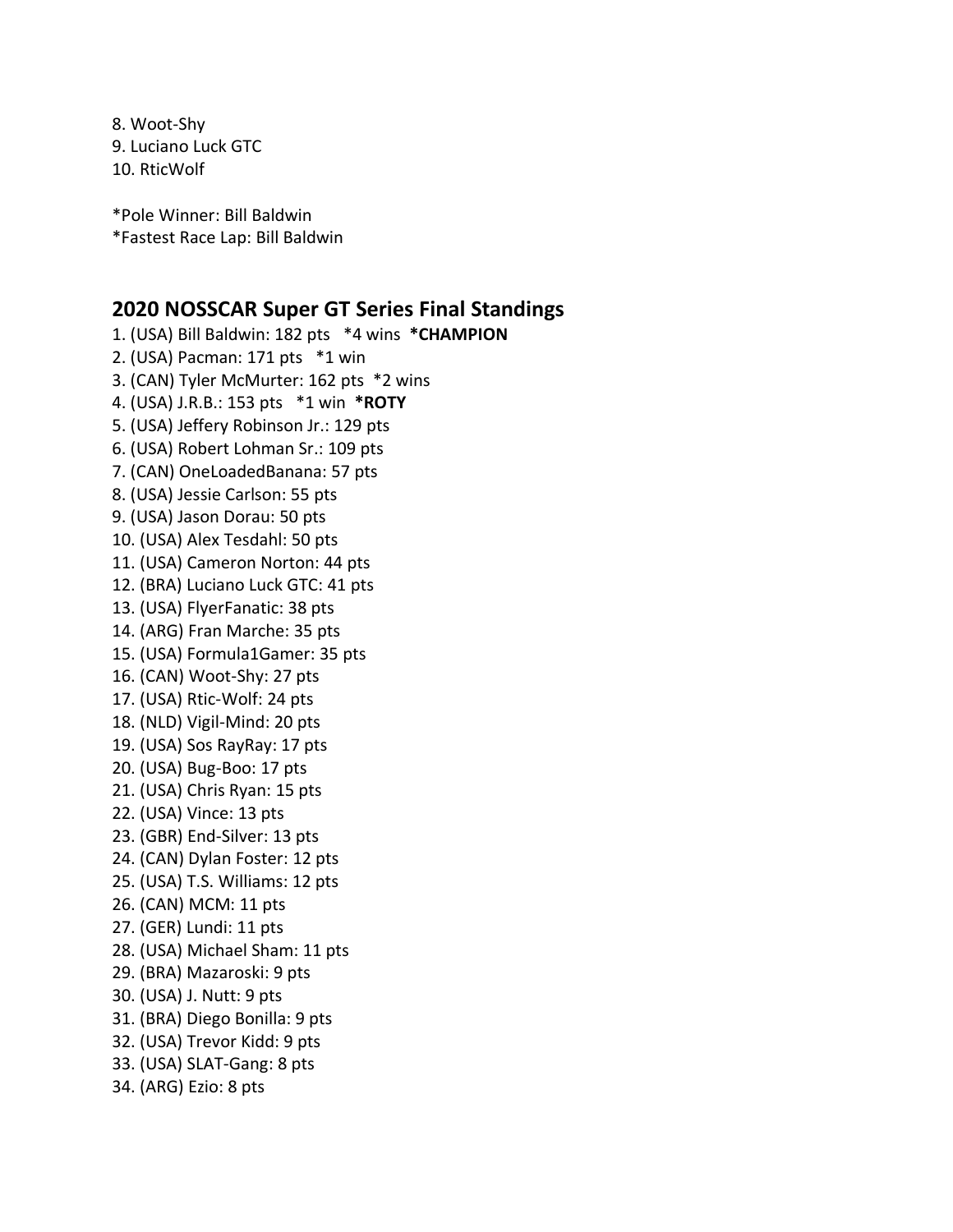35. (AUS) Tincho: 7 pts 36. (GBR) Buzzard: 6 pts 37. (BRA) Yng\_Dede: 5 pts 38. (USA) DOGLS-B-52: 4 pts

## **2021 NOSSCAR Super GT Series Race Results (Season 3)**

**1) \*\*NOSSCAR Rolex 8 at Le Mans\*\* Feb. 20** 1. (CAN) Tyler McMurter & (CAN) J. Carroll 2. (USA) Bill Baldwin 3. (USA) Trenton Krentz 4. (USA) Pacman 5. (USA) Footeman & (CAN) Ned & (USA) Khalil 6. (FRA) Beam-SKP & (FRA) Alkin 7. (USA) Jeffery Robinson Jr. 8. (GBR) Jamie Bunsell 9. (USA) Robert Lohman Sr. 10. (USA) Allen Richardson 11. (USA) Jessie Carlson 12. (BRA) NVT\_Rumanov 13. (USA) Ayrton Frederick 14. (USA) Castle Bravo 15. (SGP) Ceej Pang 16. (NLD) J.K. McLaren 17. (USA) Owen Bridges

- 18. (USA) Alex Tesdahl
- 19. (USA) Daniel McGriff
- 20. (USA) Joshua Colmdiaz

\*Pole Winner: Bill Baldwin \*Fastest Race Lap: Pacman

\*Pole Winners: (FRA) Beam-SKP & (FRA) Alkin \*Fastest Race Lap: (USA) J. Robinson Jr.

RACE NOTES \*Winner completed 151 laps \*Winner travelled 1,274 miles

Drivers in Black - Super GT class Drivers in Blue - GT Cup Class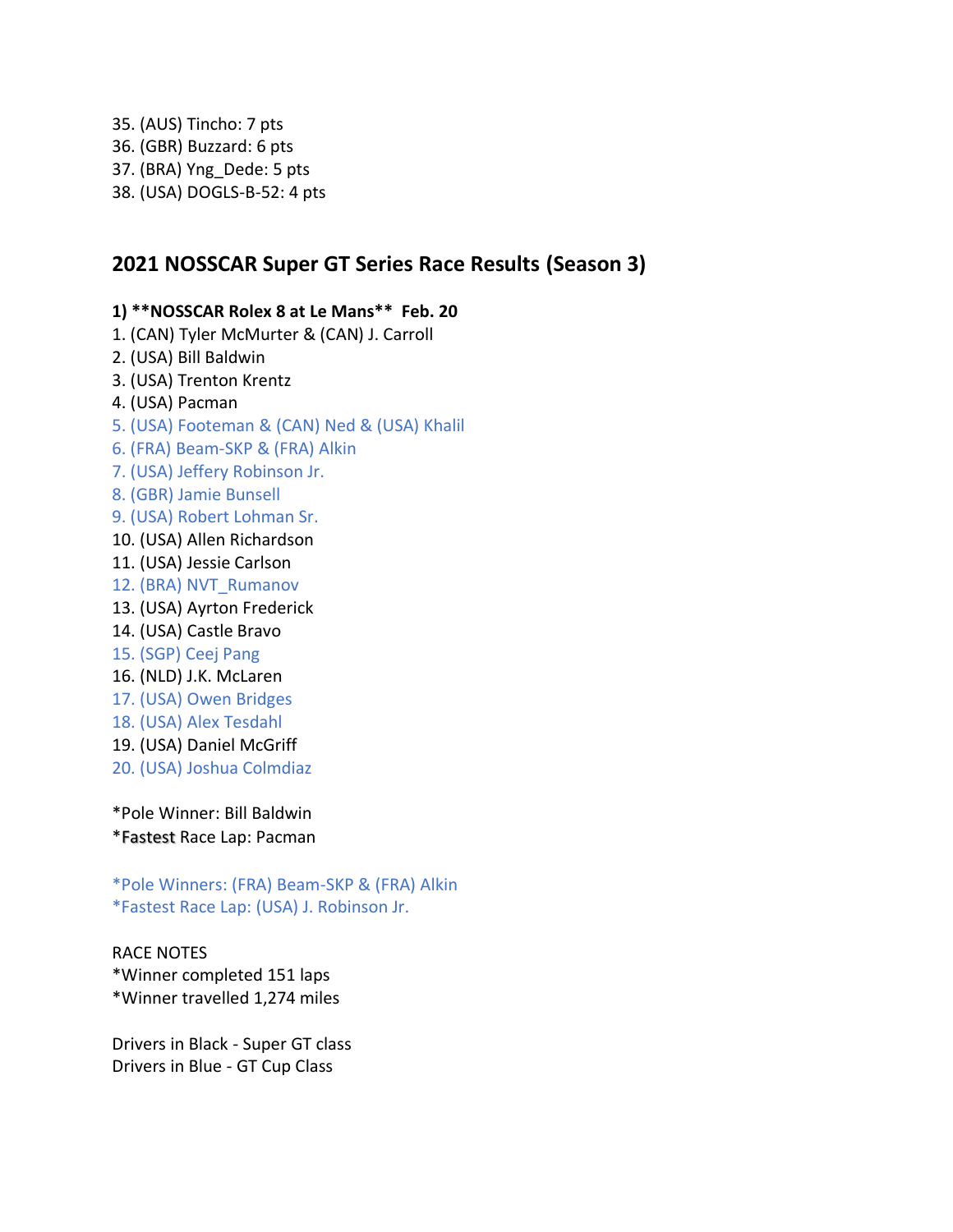### **2) WeatherTech Laguna Seca Mar. 11**

- 1. (USA) Bill Baldwin
- 2. (USA) Pacman
- 3. (CAN) Ned
- 4. (USA) Jessie Carlson
- 5. (CAN) Tyler McMurter
- 6. (USA) Bo-The-Racer
- 7. (USA) Allen Richardson
- 8. (USA) Alex Tesdahl
- 9. (USA) Daniel McGriff
- 10. (USA) Robert Lohman Sr.
- 11. (BRA) M. Zanin
- 12. (BRA) Andresley Gabriel
- 13. (ARG) R. Mathias
- 14. (USA) Trenton Krentz
- 15. (USA) Kenny Stump
- 16. (USA) Cameron Norton
- 17. (BRA) NVT\_Rumanov
- 18. (USA) Joshua Colmdiaz

\*Pole Winner: Ned

\*Fastest Race Lap: Pacman

### **3) Fuji International Speedway Mar. 18**

- 1. (USA) Pacman
- 2. (USA) Trenton Krentz
- 3. (USA) Bill Baldwin
- 4. (USA) Jessie Carlson
- 5. (CAN) Ned
- 6. (USA) Jeffery Robinson Jr.
- 7. (CAN) Tyler McMurter
- 8. (FRA) Axel Bury
- 9. (USA) Allen Richardson
- 10. (USA) Ayrton Frederick
- 11. (USA) Alex Tesdahl
- 12. (USA) Robert Lohman Sr.
- 13. (USA) Bo-The-Racer
- 14. (USA) Daniel McGriff
- 15. (BRA) Bruzzis

\*Pole Winner: Bruzzis \*Fastest Race Lap: Ned

### **4) Circuit de Barcelona-Catalunya Mar. 25**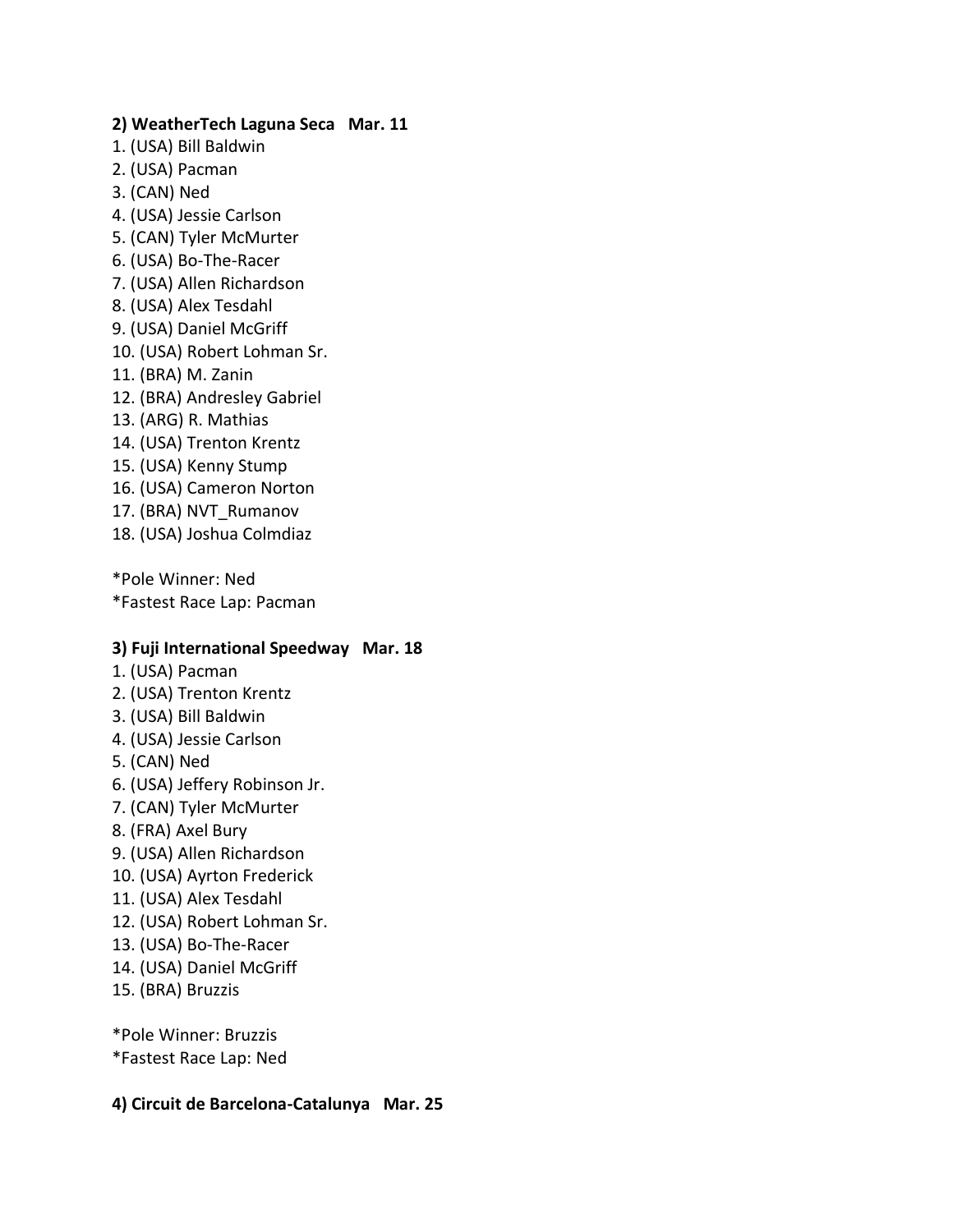- 1. (USA) Trenton Krentz
- 2. (USA) Bill Baldwin
- 3. (USA) Pacman
- 4. (USA) Jessie Carlson
- 5. (CAN) Tyler McMurter
- 6. (USA) Jeffery Robinson Jr.
- 7. (USA) Allen Richardson
- 8. (FRA) Axel Bury
- 9. (USA) Alex Tesdahl
- 10. (USA) Robert Lohman Sr.
- 11. (CAN) Chas Wizzle
- 12. (CAN) Stumed
- 13. (USA) Daniel McGriff
- 14. (USA) Kenny Stump Jr.

\*Pole Winner: Trenton Krentz \*Fastest Race Lap: Trenton Krentz

### **5) Autodrome Lago Maggiore Apr. 1**

- 1. (CAN) Ned
- 2. (USA) Jessie Carlson
- 3. (CAN) Tyler McMurter
- 4. (USA) Pacman \*Penalty
- 5. (USA) Bill Baldwin
- 6. (USA) Fluffy Unicorn
- 7. (FRA) Axel Bury
- 8. (USA) Daniel McGriff
- 9. (USA) Alex Tesdahl
- 10. (USA) Robert Lohman Sr.
- 11. (USA) Bo-The-Racer
- 12. (USA) ItsMe Mike T
- 13. (GBR) B. Kem Danno
- 14. (USA) Jeffery Robinson Jr.
- 15. (GBR) Jat Drum
- 16. (FRA) Naks
- 17. (GBR) Dru
- 18. (CAN) Stumed

\*Pole Winner: Ned \*Fastest Race Lap: Bill Baldwin

### **6) Autodrome Nationale Monza Apr. 8**

1. (USA) Trenton Krentz

2. (USA) Pacman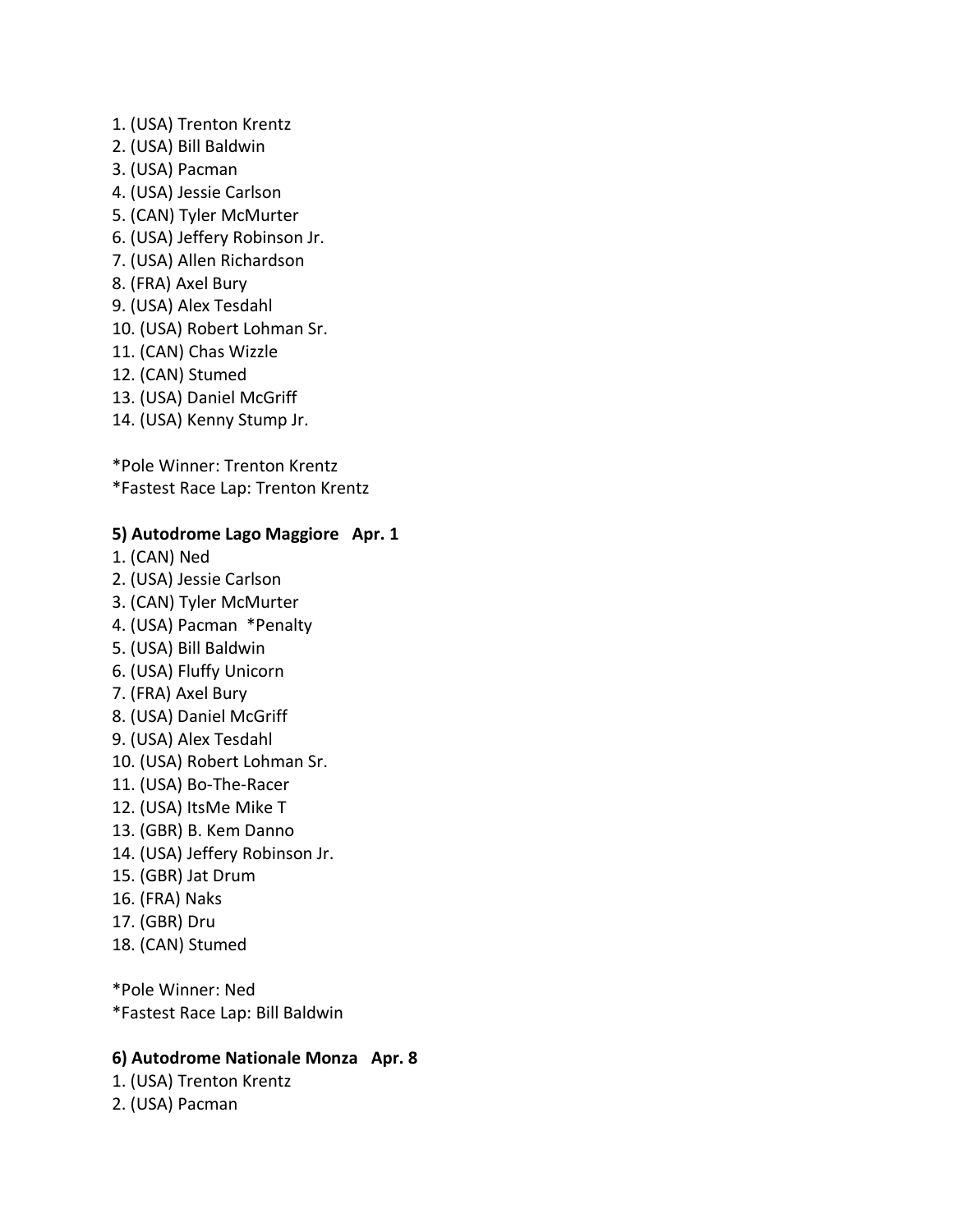- 3. (CAN) Ned
- 4. (CAN) Tyler McMurter
- 5. (USA) Jeffery Robinson Jr.
- 6. (FRA) Axel Bury
- 7. (USA) Daniel McGriff
- 8. (USA) Alex Tesdahl
- 9. (USA) Robert Lohman Sr.
- 10. (USA) Jessie Carlson
- 11. (CAN) Woot\_Shyz
- 12. (USA) Cameron Norton
- 13. (CAN) Stumed
- 14. (USA) Bill Baldwin
- 15. (MEX) Batman
- 16. (ARG) Naakiitto

\*Pole Winner: Ned

\*Fastest Lap: Ned

### **7) Sardegna Apr. 15**

1. (USA) Trenton Krentz 2. (USA) Pacman 3. (USA) Bill Baldwin 4. (USA) Jessie Carlson 5. (USA) Jeffery Robinson Jr. 6. (CAN) Tyler McMurter 7. (FRA) Axel Bury 8. (USA) Alex Tesdahl 9. (USA) Robert Lohman Sr. 10. (CAN) Ned 11. (USA) J-Cent 12. (GBR) Jat-Drum 13. (USA) Its-Me-Mike-T

\*Pole Winner: J-Cent \*Fastest Race Lap: Trenton Krentz

### **8) Nurburgring GP Apr. 22**

- 1. (USA) Bill Baldwin
- 2. (USA) Pacman
- 3. (CAN) Ned
- 4. (CAN) Tyler McMurter
- 5. (USA) Jeffery Robinson Jr.
- 6. (USA) Allen Richardson
- 7. (USA) Alex Tesdahl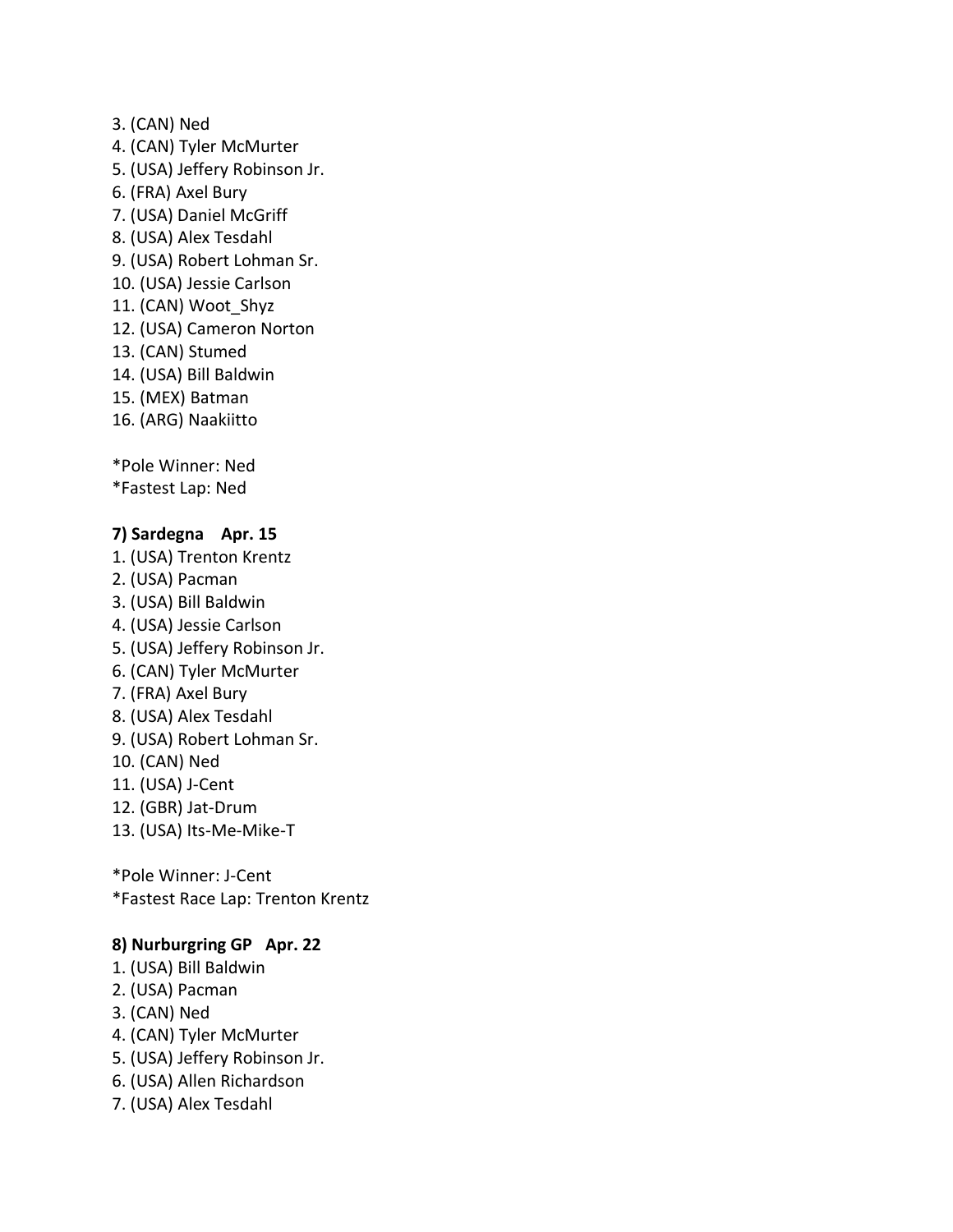8. (USA) Robert Lohman Sr. 9. (CHL) Faze Diego Proesp 10. (CHL) Sabita Tatan 11. (CHL) Santiago-master 12. (USA) Jessie Carlson 13. (CHL) PANDAGT\_Alpha 14. (ARG) Lucas Dimundo 15. (USA) Trenton Krentz 16. (GBR) Jat Drum 17. (USA) Cameron Norton 18. (CAN) Stumed

\*Pole Winner: Pacman \*Fastest Race Lap: Ned

#### **9) Spa de Franchorchamps Apr. 29**

- 1. (USA) Trenton Krentz
- 2. (CAN) Ned
- 3. (USA) Bill Baldwin
- 4. (USA) Pacman
- 5. (CAN) Tyler McMurter
- 6. (USA) Jeffery Robinson Jr.
- 7. (USA) Jessie Carlson
- 8. (FRA) Axel Bury
- 9. (USA) Kyle Bowers
- 10. (USA) Alex Tesdahl
- 11. (USA) Robert Lohman Sr.
- 12. (USA) Cameron Norton
- 13. (USA) Allen Richardson

\*Pole Winner: Ned \*Fastest Race Lap: Jessie Carlson

### **10) Willow Springs: The Big Willow May 6**

- 1. (USA) Trenton Krentz
- 2. (USA) Jessie Carlson
- 3. (USA) Pacman
- 4. (CAN) Tyler McMurter
- 5. (USA) Bill Baldwin
- 6. (USA) Jeffery Robinson Jr.
- 7. (USA) Allen Richardson
- 8. (FRA) Axel Bury
- 9. (USA) Kyle Bowers
- 10. (USA) Alex Tesdahl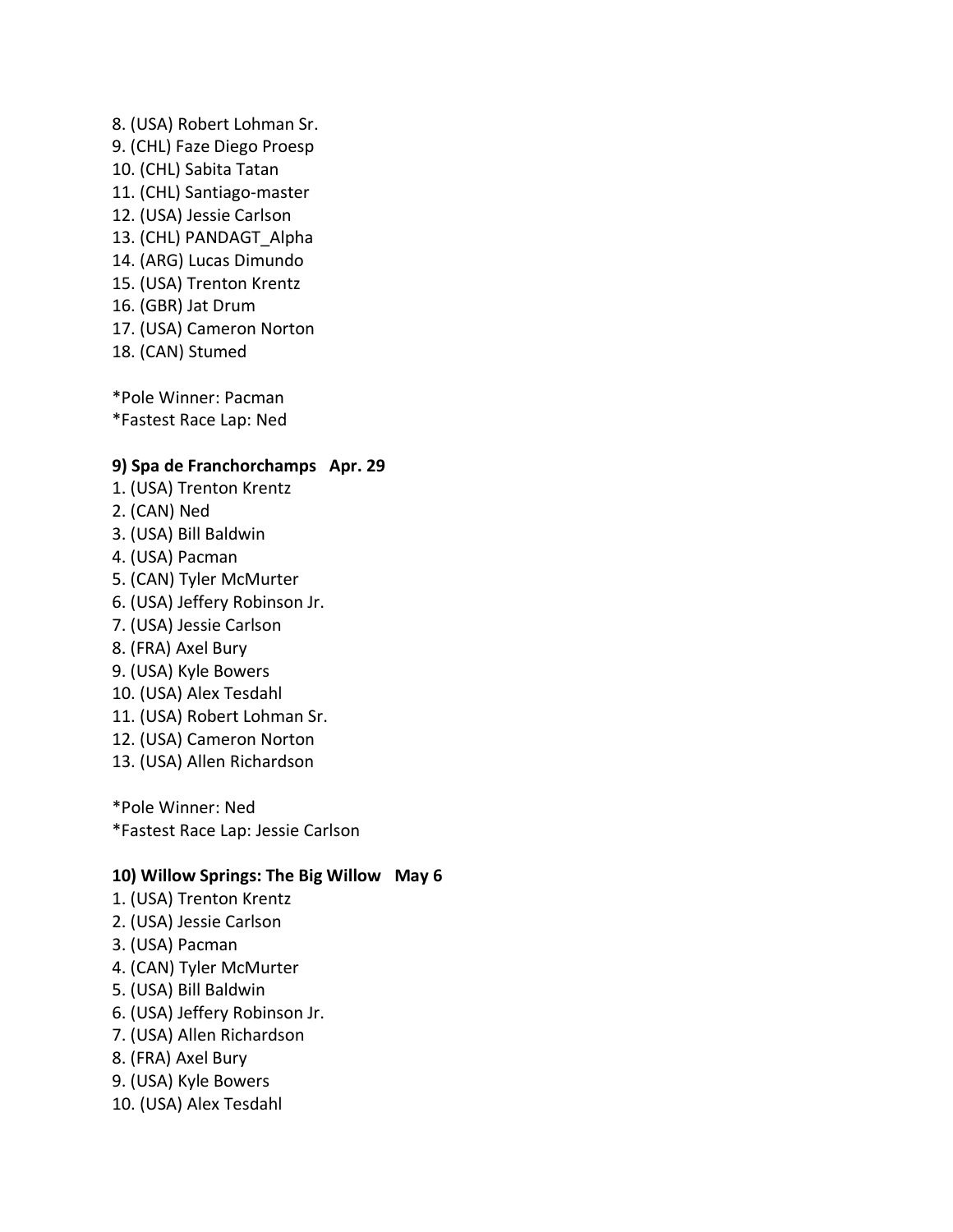11. (USA) Robert Lohman Sr. 12. (USA) Bo Tedesco 13. (CAN) Ned 14. (ARG) Lucio X206

\*Pole Winner: Trenton Krentz \*Fastest Race Lap: Trenton Krentz

### **11) Autopolis International Racing Course May 13**

- 1. (USA) Trenton Krentz
- 2. (USA) Bill Baldwin
- 3. (USA) Pacman
- 4. (USA) Jessie Carlson
- 5. (USA) Jeffery Robinson Jr.
- 6. (CAN) Tyler McMurter
- 7. (USA) Alex Tesdahl
- 8. (USA) Kaitlyn Lohr
- 9. (USA) Robert Lohman Sr.
- 10. (USA) Cameron Norton
- 11. (USA) James Martin
- 12. (USA) Daniel McGriff

\*Pole Winner: Trenton Krentz \*Fastest Race Lap: Trenton Krentz

### **12) Red Bull Ring (RAIN) May 20**

- 1. Pacman
- 2. Bill Baldwin
- 3. Trenton Krentz
- 4. Alex Tesdahl
- 5. Jessie Carlson
- 6. Bo Tedesco
- 7. Robert Lohman Sr.
- 8. Jeffery Robinson Jr.
- 9. Tyler McMurter
- 10. Daniel McGriff

\*Pole Winner: Pacman \*Fastest Race Lap: Pacman

### **13) Mount Panorama (Night) May 27**

- 1. (USA) Pacman
- 2. (USA) Jessie Carlson
- 3. (USA) Trenton Krentz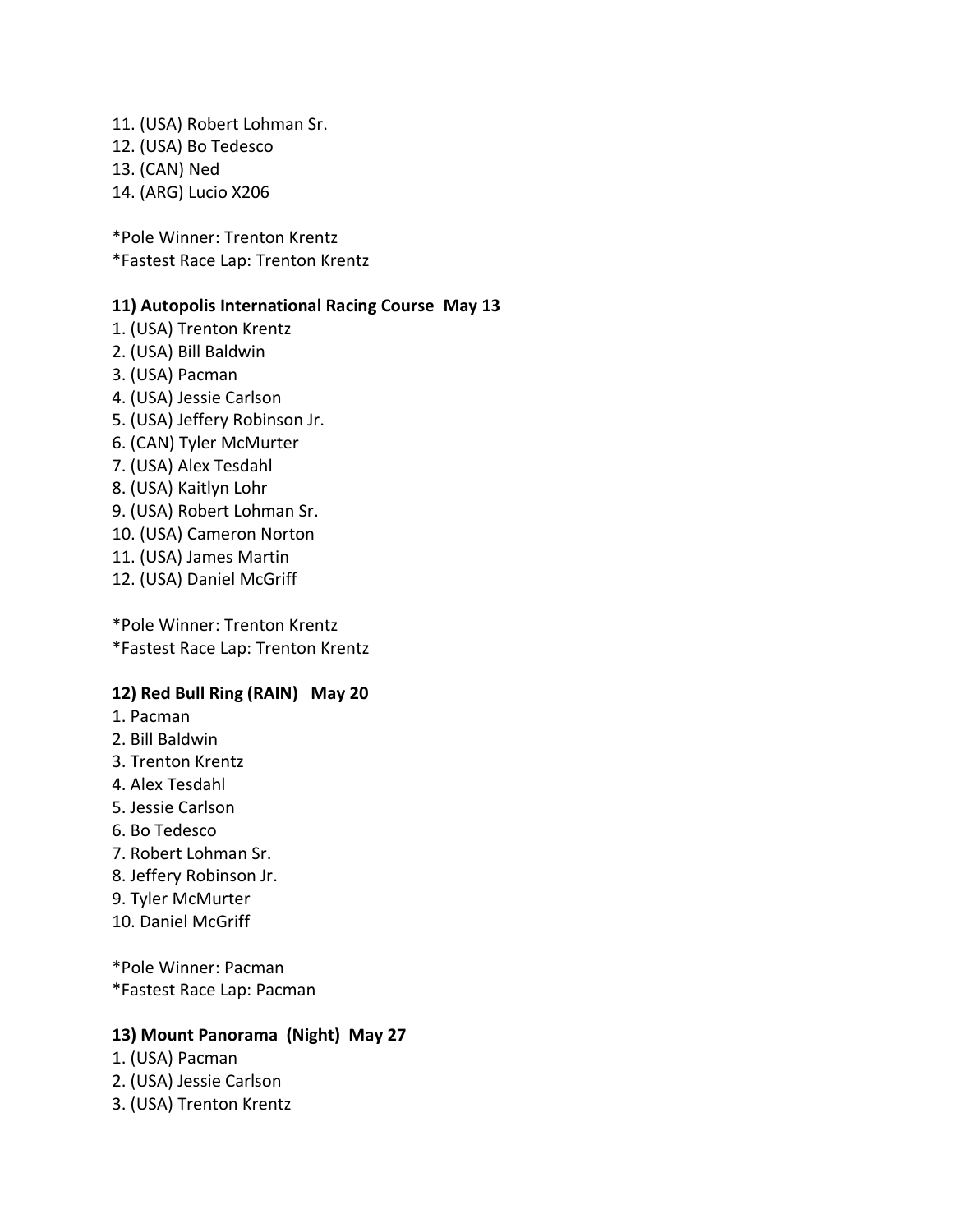- 4. (CAN) Tyler McMurter
- 5. (USA) Bill Baldwin
- 6. (USA) Jeffery Robinson Jr.
- 7. (USA) Alex Tesdahl
- 8. (USA) Robert Lohman Sr.
- 9. (USA) Joshua Colmdiaz
- 10. (MEX) Batman

\*Pole Winner: Jessie Carlson \*Fastest Race Lap: Trenton Krentz

## **14) Kyoto Driving Park June 3**

- 1. (USA) Trenton Krentz 2. (GBR) Art Splurge
- 3. (USA) Pacman
- 4. (USA) Bill Baldwin
- 5. (USA) Jessie Carlson
- 6. (USA) Jeffery Robinson Jr.
- 7. (USA) Allen Richardson
- 8. (CAN) Tyler McMurter
- 9. (USA) Alex Tesdahl
- 10. (USA) Robert Lohman Sr.
- 11. (USA) Up-Roar
- 12. (USA) Chesnik
- 13. (BRA) M. Zanin

\*Pole Winner: Art Splurge \*Fastest Race Lap: Art Splurge

## **15) Suzuka Circuit June 17**

- 1. (USA) Trenton Krentz
- 2. (USA) Jessie Carlson
- 3. (USA) Bill Baldwin
- 4. (CAN) Tyler McMurter
- 5. (USA) Gabee Machine
- 6. (USA) Alex Tesdahl
- 7. (USA) Jeffery Robinson Jr.
- 8. (USA) Allen Richardson
- 9. (USA) Robert Lohman Sr.
- 10. (USA) Pacman
- 11. (MEX) Batman
- 12. (GBR) Jat Drum

\*Pole Winner: Trenton Krentz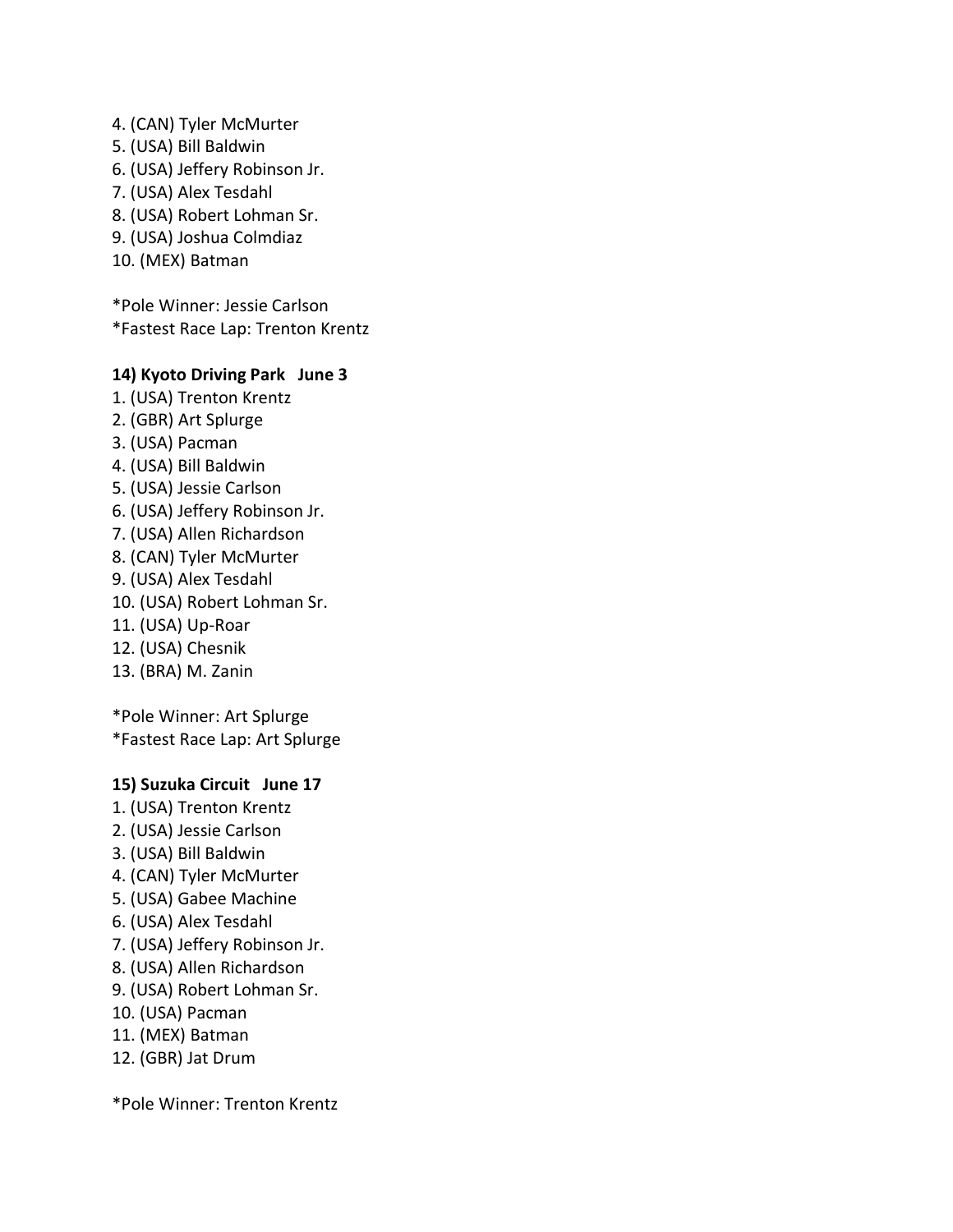\*Fastest Race Lap: Trenton Krentz

### **16) Nurburgring Nordschleife June 24**

- 1. (USA) Pacman
- 2. (USA) Jessie Carlson
- 3. (USA) Bill Baldwin
- 4. (USA) Allen Richardson
- 5. (USA) Gabee Machine
- 6. (USA) Alex Tesdahl
- 7. (CAN) Tyler McMurter
- 8. (USA) Robert Lohman Sr.
- 9. (BRA) M. Zanin
- 10. (USA) Jeffery Robinson Jr.
- 11. (USA) Trenton Krentz
- 12. (GBR) Jat-Drum

\*Pole Winner: Pacman \*Fastest Race Lap: Jessie Carlson

### **17) Blue Moon Bay Infield A July 1**

- 1. (USA) Trenton Krentz
- 2. (USA) Bill Baldwin
- 3. (USA) Pacman
- 4. (GBR) Art Splurge
- 5. (CAN) Tyler McMurter
- 6. (USA) K.Z.
- 7. (USA) Jeffery Robinson Jr.
- 8. (USA) Gabe Machine
- 9. (USA) Robert Lohman Sr.
- 10. (USA) Allen Richardson
- 11. (USA) Quick-Draw
- 12. (BRA) Nilton
- 13. (USA) Alex Tesdahl

\*Pole Winner: Art Splurge \*Fastest Race Lap: Trenton Krentz

#### **18) Autodrome De Interlagos July 8**

- 1. (USA) Jeffery Robinson Jr.
- 2. (USA) Bill Baldwin
- 3. (USA) Trenton Krentz
- 4. (BRA) Apex\_Dede
- 5. (CAN) Tyler McMurter
- 6. (USA) Ayrton Frederick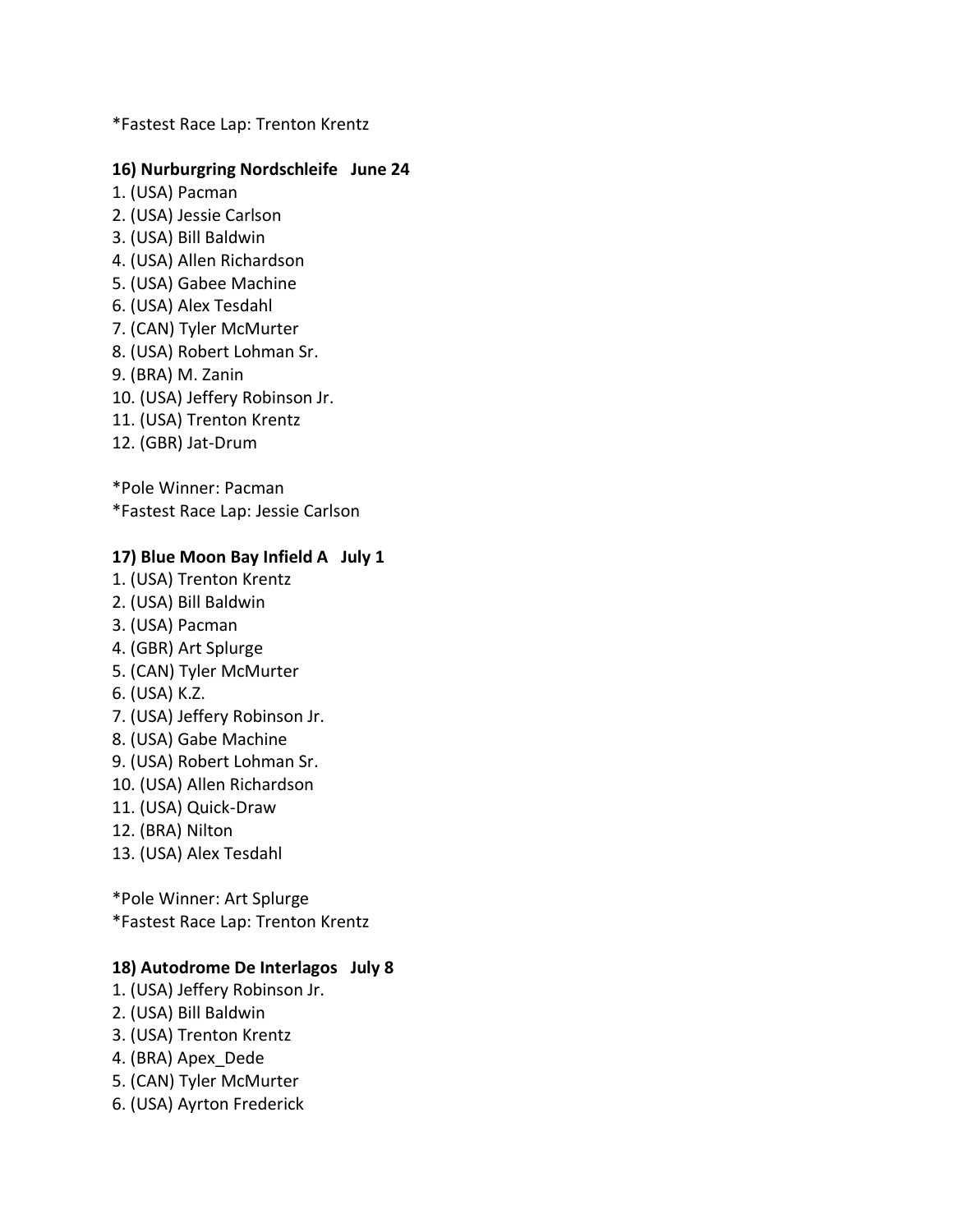7. (BRA) John V011 8. (BRA) Binhocirola 9. (CAN) Staccato 10. (USA) Robert Lohman Sr. 11. (USA) Pacman 12. (BRA) Raxa\_Gabbraga 13. (USA) Cameron Norton

\*Pole Winner: Raxa Gabbraga \*Fastest Race Lap: Trenton Krentz

# **2021 NOSSCAR Super GT Series Final Standings**

1. usPacman: 383 pts \*4 wins [TS050] \*CHAMPION 2. usBill Baldwin: 382 pts \*2 wins [TS050] 3. USTrenton Krentz: 373 pts \*9 wins [TS030] 4. CATyler McMurter: 336 pts \*1 win ['16 AUDI] 5. Jessie Carlson: 293 pts [TS050] **\*ROTY** 6. USJeffery Robinson Jr.: 253 pts \*1 win [TS030] 7. usAlex Tesdahl: 220 pts [TS030] 8. USRobert Lohman Sr.: 214 pts [TS030] 9. usAllen Richardson: 166 pts ['16 AUDI] 10. CANed: 146 pts \*1 win [PORSCHE] 11. CPAxel Bury: 102 pts [PEUGEOT] 12. usDaniel McGriff: 87 pts [TS050] 13. USBo Tedesco: 62 pts ['11 AUDI] 14. USCameron Norton: 52 pts ['16 AUDI] 15. caJ. Carroll: 50 pts \*1 win ['16 AUDI 16. usGabe Machine: 48 pts [TS050] 17. USAyrton Frederick: 46 pts ['16 AUDI] 18. GBJat-Drum: 43 pts ['16 AUDI] 19. GBArt Splurge: 40 pts [TS050] 20. BRM. Zanin: 33 pts [PEUGEOT] 21. MXBatman: 30 pts ['16 AUDI] 22. caStumed: 27 pts ['11 AUDI] 23. USKyle Bowers: 26 pts [TS030] 24. usits-Me Mike T: 19 pts ['11 AUDI] 25. BRApex Dede: 18 pts [PEUGEOT] 26. usJoshua Colmdiaz: 17 pts [TS030] 27. usK.Z.: 16 pts [TS030] 28. USFluffy Unicorn: 16 pts [PEUGEOT] 29. usCastle Bravo: 16 pts ['11 AUDI] 30. BRJohn VO11: 15 pts [PEUGEOT]